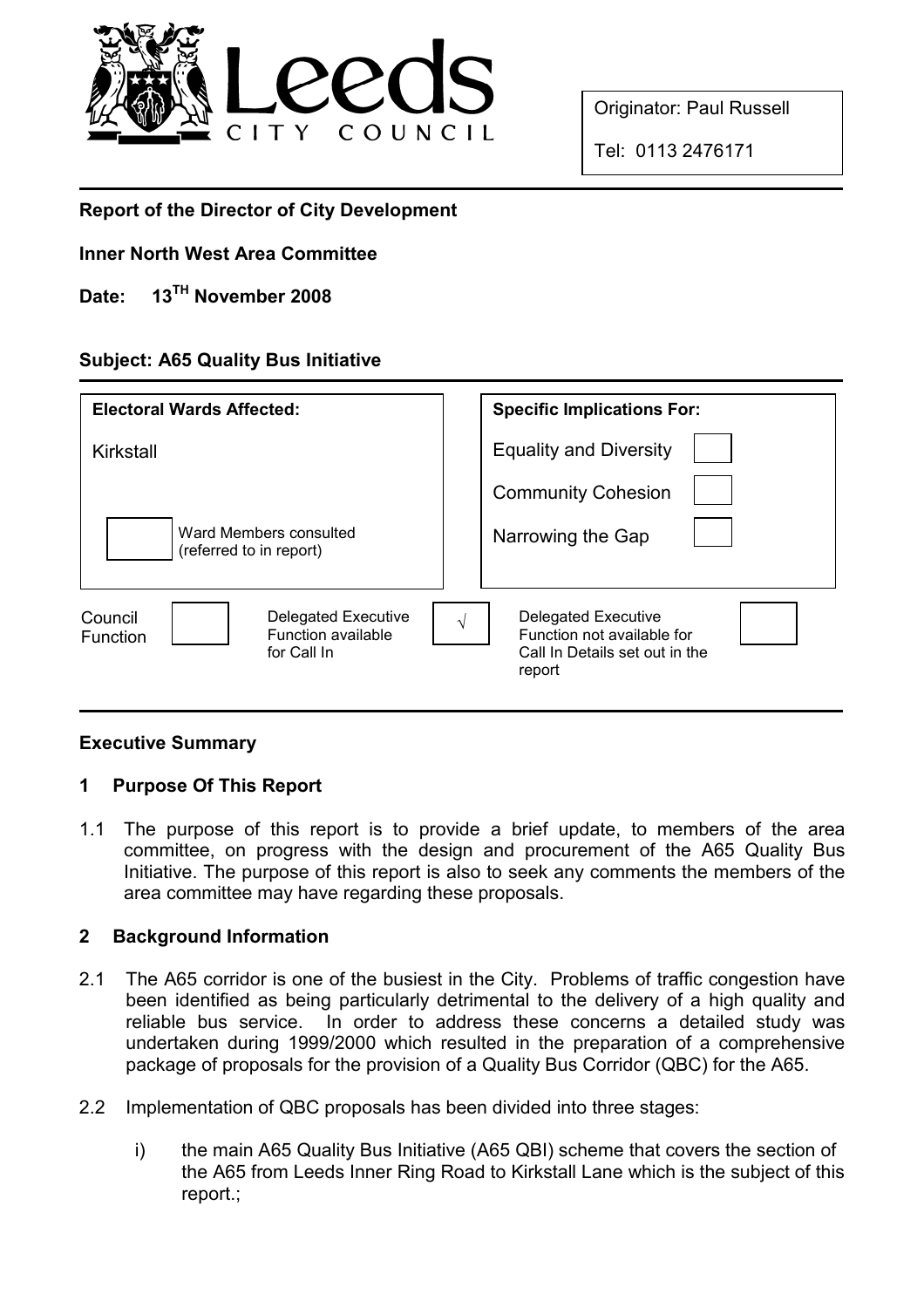- ii) the Abbey Road proposals which provide bus lanes past Kirkstall Abbey and were completed early in 2006; and
- iii) longer term proposals to provide bus priorities on the approach to the A6120 Horsforth roundabout which are tied up with the development of a strategy for the A6120 route and the associated proposals to address this junction.
- 2.3 The remainder of this report gives an update on current progress with the main A65 QBI scheme.

#### 3 Main Issues

- 3.1 Proposals for building the new A65 QBI are being advanced to the next stage. The preliminary design work has now been completed and the City Council is pleased to announce that the contractor, Carillion (McAlpine), has been appointed to work with the Council to progress the next stage of the detailed design work. Carillion were number one from the tenders submitted in both quality and price.
- 3.2 The £21 million scheme is being developed to provide a high standard of bus service along this heavily congested route into the city centre.
- 3.3 The proposals include 4km of new bus lane in to and out of Leeds, which will provide improved bus journey times as well as reliability; better quality buses; new shelters with real time information at the busiest stops; and improvements for pedestrians and cyclists.
- 3.4 The City Council is keen to keep disruption during construction to a minimum and will draw upon Carillion's construction expertise early in the detailed design stage to achieve this. Carillion will also work with the Council in providing more information in advance of the construction work as well as working closely with local residents and businesses. Construction is expected to take around two years. Work should start on site in Autumn 2009 with completion planned for Autumn 2011.
- 3.5 A meeting is to take place on the  $22<sup>nd</sup>$  of October 2008 with the DfT to provide an update on the A65 QBI. Faber Maunsel has been appointed to review the business case for submission of conditional approval in January 2009. A decision on conditional approval is expected in March 2009, with a decision on full approval expected to follow in June 2009.
- 3.6 Major public consultation was held in October 2007, this included newsletters delivered throughout the affected area and three public exhibitions. The next consultation process is to start shortly; this will include 15,000 leaflets distributed. Consultation has continued with the developers on the south side of Kirkstall Road, looking at access arrangements and the affects of a TRO on assesses.
- 3.7 A public inquiry was held on the  $14<sup>th</sup>$  to the  $17<sup>th</sup>$  October 2008 regarding the compulsory purchase order on Commercial Road. A decision on the compulsory purchase order is expected to be received in early 2009.

### 4 Implications For Council Policy and Governance

4.1 The A65 QBI is an integral part of the Local Transport Plan which contributes to the delivery of the Council's corporate objectives for transport and those of the Vision for